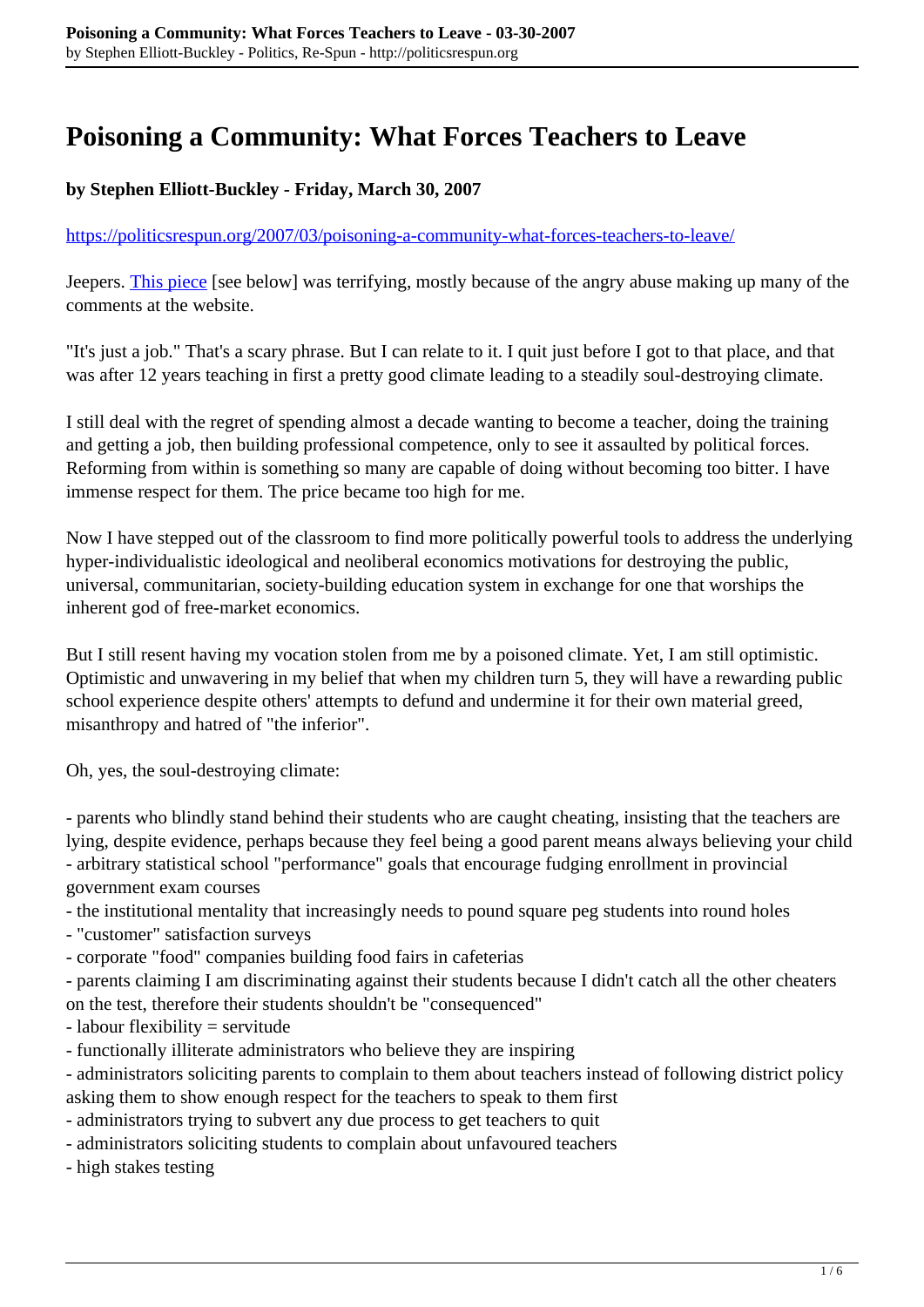- the ignorance-championing view that what cannot be measured with "objective," "verifiable" statistics is not worth teaching

- new teachers having to justify their grade distribution to their administrators as a statistical whole, rather than an aggregate of actual individual students' achievement

- staff meetings split into 4 different groups in different rooms to keep the staff from discussing contentious issues affecting the entire learning community

- the Fraser Institute--with its website and publications riddled with spelling errors--promoting myopic, research-rejecting educational values

- teachers who welcome and even champion government violations of their labour and human rights

- Ministry staff and government functionaries who believe consulting stakeholders means refusing to speak with BCTF representatives because they are a special interest group, different from all the other special interests

- legislating used car salespeople to have a self-regulating professional body, but removing teachers' ability to have the same

- students who feel it is a human rights violation to be asked to handwrite or not write formal essays w/ txt msg abrev's and shit, u no?

- Emery Dosdall
- Christy Clark
- Gordon Campbell

http://thetyee.ca/Views/Teacherdiaries/2007/03/28/GoodbyeClass/

Why I Left the Classroom Teaching changed, so I changed my life. By Shaun Cunningham Published: March 28, 2007 TheTyee.ca

One in five teachers leaves the profession within the first five years of teaching. Or is it one in thirteen, as the Ontario government claims? Whatever the stats, they don't reveal how many vanishing teachers were young and restless, old and exhausted, or, like myself, somewhere in between.

Based on what I've overheard in the public school staff rooms of British Columbia, about 98 per cent of teachers say they seriously consider getting out about once a day. The other two per cent are, of course, either Buddhists or medicated. I am one of these. Gone, that is, not medicated.

My own stand-up performance lasted 15 years, thus outlasting by ten years all those who leap from the ship within the first five years. It's not so much that I'm a slow learner, but rather that this is how long it took me to achieve the spectacular kind of burn-out which hasn't been seen since one of my Junior High math teachers declared in the middle of class, "This doesn't add up", left the room, and was never seen again.

Teaching was my identity and I miss it. So the answer to why I left isn't simple. The answer, "to look after my children" brings sighs, nods of knowing commiseration, and the occasional hug from young mothers who barely know me. But in truth, I have a kind of laundry list of items which, taken together,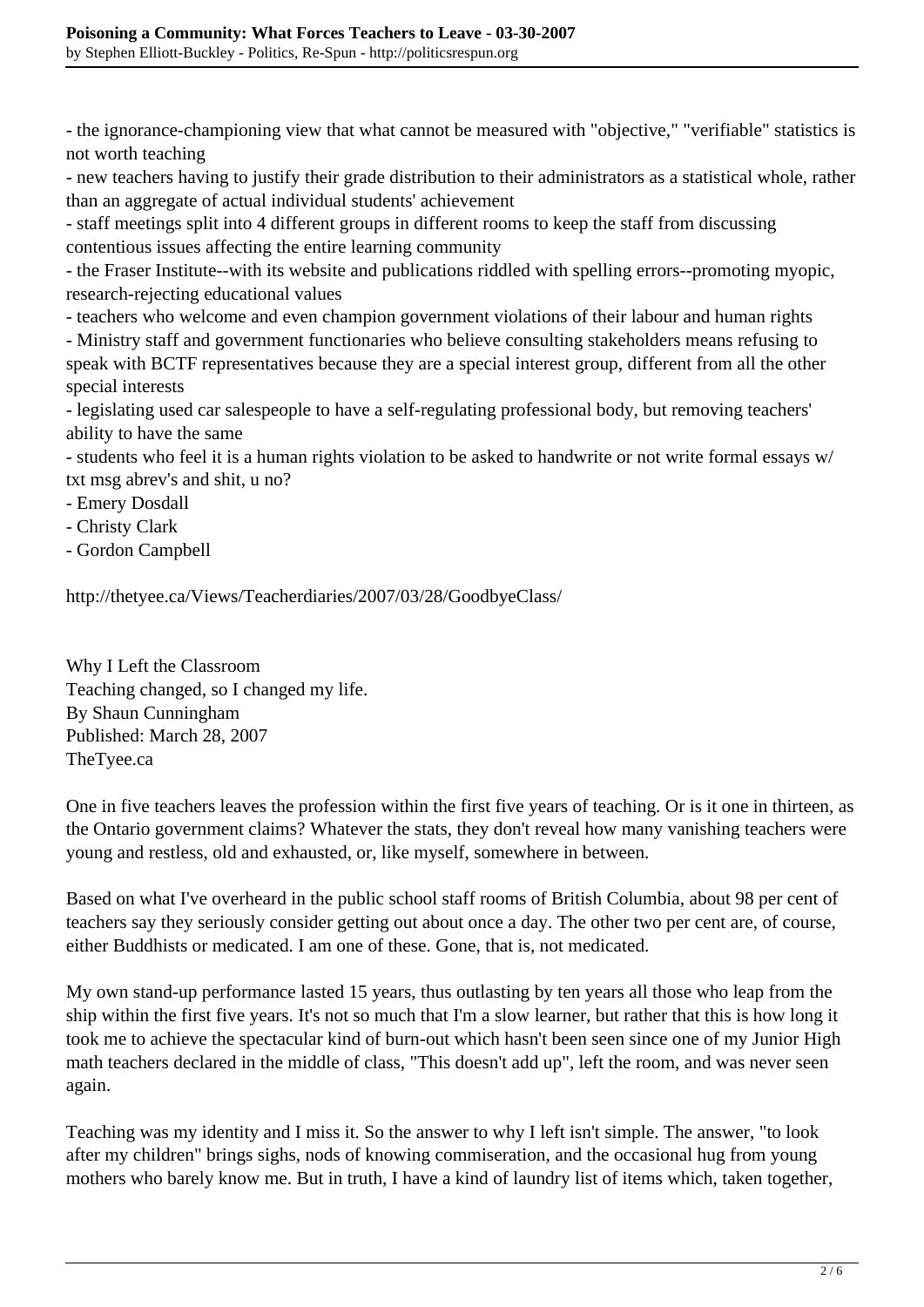may or may not constitute the dirt on why I and so many teachers leave the best profession on earth.

#### Numbers that add up

Those who believe that the 9 a.m. and 3 p.m. school bells constitute the parameters of teachers' working hours subscribe to one or more illusions. One of these is perhaps based on recollections of the kind of schooling that depended primarily on textbooks, workbooks and on matching words to pictures. A second might be the vision of a teacher standing before a group of "average students" who are all able to learn at roughly the same rate and in roughly the same way.

Teachers now stand before a group of individuals. Each of their learning styles, their needs, their contexts, abilities and disabilities needs identification, respect, modification and thought. In one split class of 29 students, I was faced with 19 different "labels," nine of which required completely individualized education plans. After countless meetings and forms, at June's end that particular year, I waved good-bye to a group who seemed not to be significantly hampered by my inability to meet their needs. I, on the other hand, was mute with both exhaustion and a sense of personal failure.

Given the expectation of individualization, textbooks (where updated versions exist in sufficient numbers) have become only semi-useful tools of instruction. Many teachers run, by necessity, a "resourcebased classroom." This involves locating, evaluating, modifying and adapting material wherever you can find it. When two parents asked for homework in advance so as to pack it along on a trip to Disneyland, I suggested that they would need to make room for me. "I'm the program," I said. "What time do we leave?"

Discussing this often inspires lectures from experts on education, most of whom work at jobs outside the field -- like my Uncle Bob, for example. He had 40 or 50 kids in his room and his teacher carried a stick and wasn't afraid to use it. He refers to these times as "the good old days," which is why no one wants Uncle Bob at Thanksgiving dinner.

Sex, drugs and rock 'n' roll

When did I get so conservative that I wanted to skip the class debating session and work on negative integers instead? Well, the day I intervened to stop a vote on who was hotter, Hillary Duff or Britney Spears, that's when.

The voice in my head says, "I

can't believe I'm talking about this with 30 twelve-year-olds and I REALLY can't believe that kid just asked that question in public. Is this something to discuss openly? In a classroom? Is my face red? Is this really in the curriculum?"

Yes, it is. Everything is: reading, writing, arithmetic, sex, drugs and rock 'n' roll.

The hat rack

Teacher training programs provide hats, which are trendy in style, to suit the basic tasks of daily organization, instruction and assessment. There are many of them, but they're quickly outdated. Then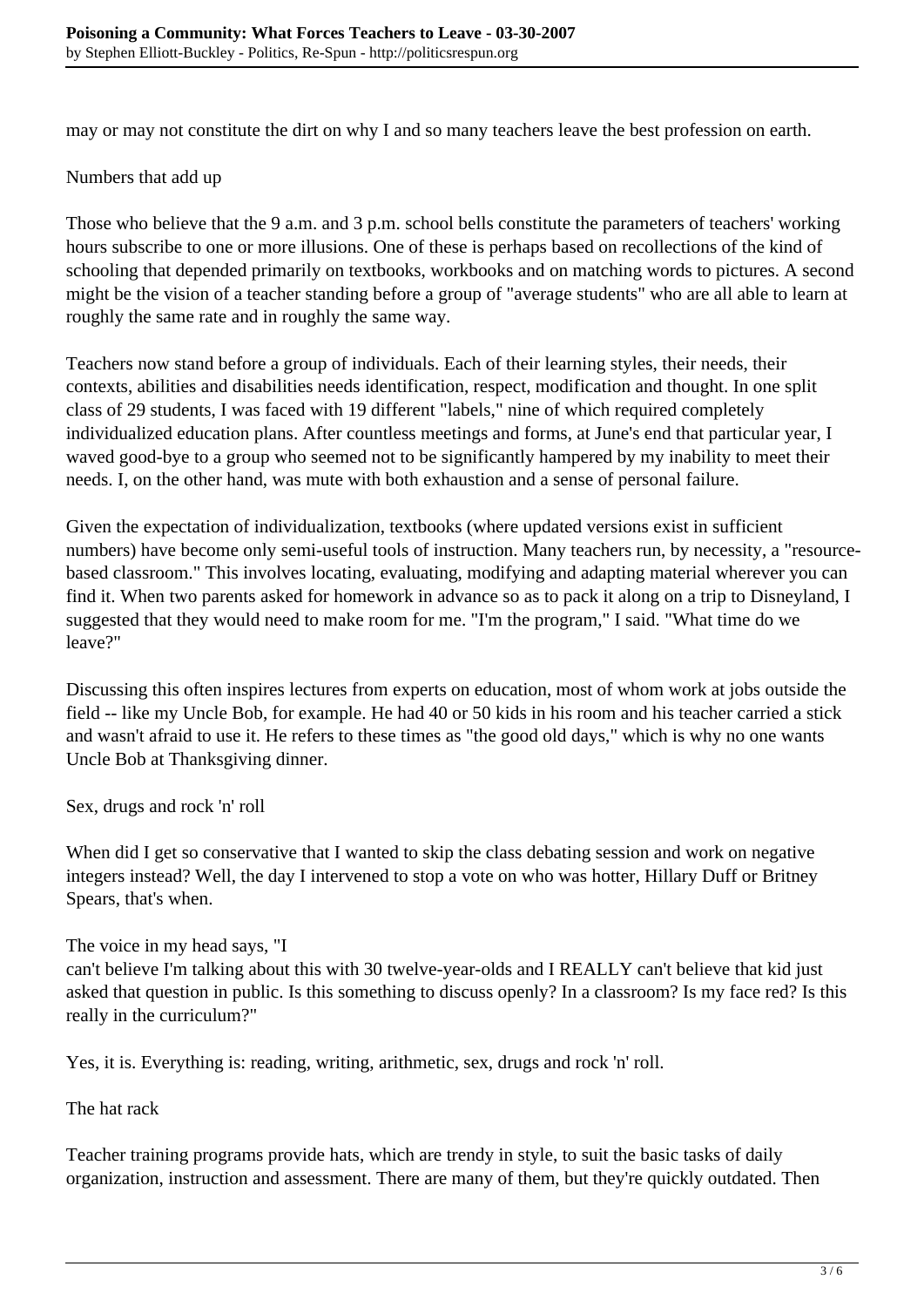teachers add their own new hats in the day-to-day dealings with 30 students, which we wear proudly into staff rooms: "Hey! Check out my new counsellor cap!" Each new one makes us feel as though we have responded, made a difference in young lives.

We collect more hats in our service to school-based managers, formerly known as principals. The boards themselves, who often speak as though CEOs of a publicly traded company, remind our captains never to remove their "fiduciary duty" fedoras. Where budgets rule, the quality of leadership is determined by numbers.

By year three, my headgear had expanded from the day-wear of a classroom teacher into the eveningwear of other roles: Attender of Many Meetings (some of which are called to cancel the initiatives announced at the last), Neurologist, Pharmacist, Public Speaker, Filer of Documentation, Punching Bag, Conscientious Objector. . . .

As I sat at home one night ignoring my own kids while polishing my union helmet before another evening meeting, it finally hit me. "Hey! This is just another hat!"

# Flip flopping

In theory, schooling is about "the basics," and in reality, at report card time at least, it returns to those roots. Between this tri-annual grounding, however, schooling has become very much about the societal ill du jour and about ideology. What's on the talk show tonight may well be in your classroom in the form of a draft document by the end of the week. Then cancelled shortly after. I recall gulping down supper before heading off to do an evening workshop on "How to read your Year 2000 report card." My fork froze halfway to my mouth when I heard Mike Harcourt announce on the TV news that the Year 2000 program was dead.

Though not funny at all really, it became a form of entertainment for my teacher wife and I. "Wait for it!" we would say, while listening to a talk or call-in show. Sure enough, someone would say, "Schools need to do more about this."

Of course, schools need to address the ills of a society. It's just that some of these ills are diagnosed awfully quickly and the prescription tends often to be a program apparently hashed out in the back of a cab on the way to a booksellers' convention.

If the governments used the same method to plan public health as they do for education, medical treatments would be determined by the callers to yesterday's phone-in show.

### 'Flexibility'

My son, at seven years of age, got mad at me for referring to my students as "my kids." "They're not your kids, Dad," he said. "I am."

I tried to keep that fact in front of me afterward when trying to manage how much of my life became occupied with the dilemmas of the troubled little souls I dealt with. It didn't work. "My students" came to inhabit my thoughts, my planning and my approach to what was needed as surely as my own kids did.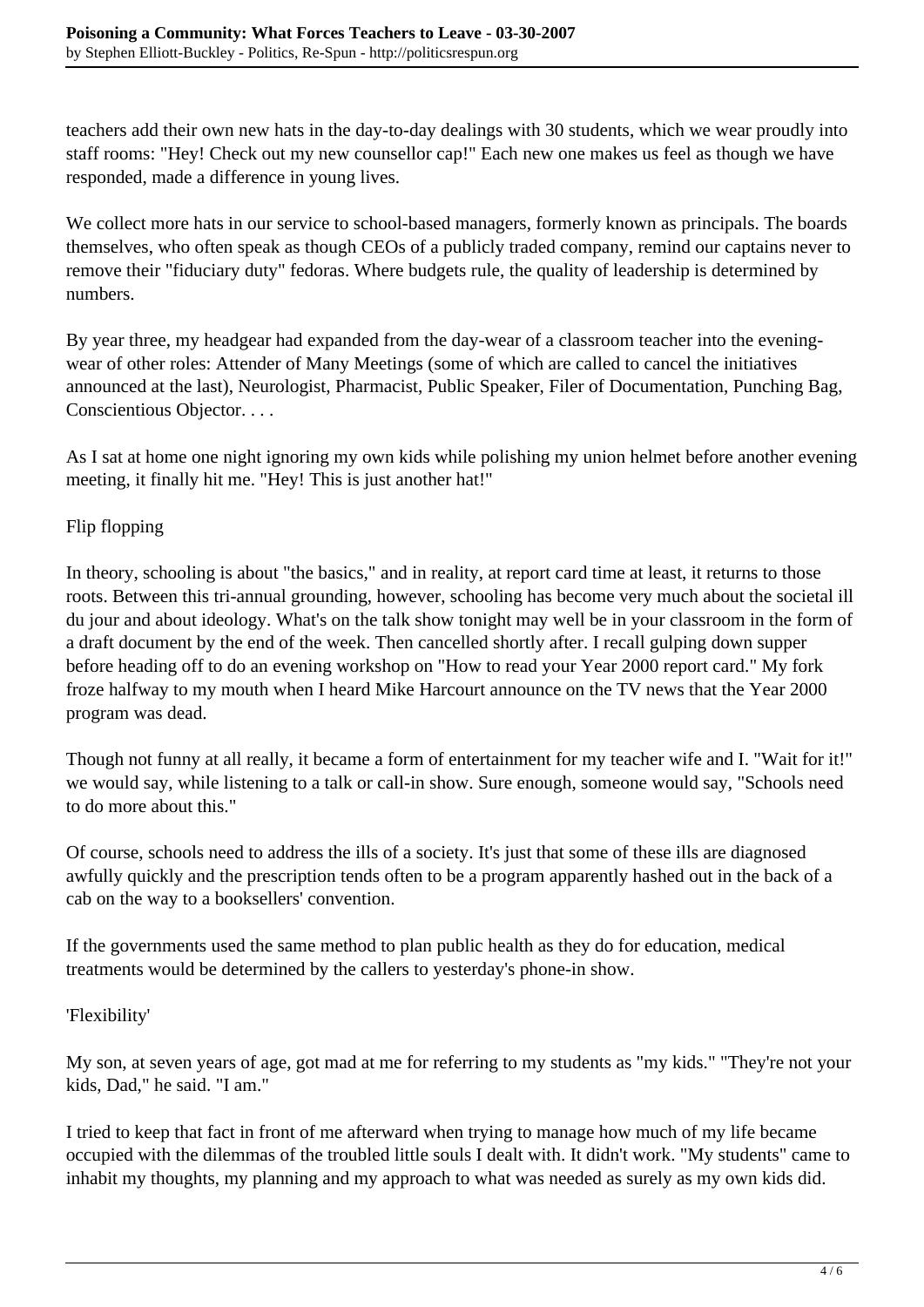Sometimes, in those cases where students were in serious trouble or seriously troubled by their own circumstances, where I was not getting through, they took up even more space in my head. What was I to do -- adopt them? No room in the house.

I took to phoning those radio talk shows instead. "Listen," I said. "If you're going to ask teachers to deal with all the complex issues and dynamics of the day (in between the regular public bashings, that is), you're going to need smaller classes. There's a reason that people don't have 30 kids when they decide to raise a family."

The answer to this demand, sadly, was a new 2002 contract that replaced class size limits with "flexibility."

## Feeding the students

By at least one measure, B.C. tops the provinces with the highest rate of child poverty. Those who dispute the numbers might visit what now constitutes a typical classroom. Depending on the locale, you will find an alarming number of children coming to elementary school without proper wear on cold days, without nutritious -- or any -- lunch, without sleep, without acquaintance with books and quite likely, without the slightest conviction that their schooling might change anything about their contexts and choices. The children of poverty require you to work at the level of need for which a degree in social work might have been better preparation. And when you have a choice between finding a warm spot for a kid to eat the school-provided, clandestine lunch or finding a replacement bulb for the overhead projector you need for the afternoon lesson on addition, it's the math that goes by the wayside.

Until, that is, the quiet and loud demands for care become overwhelming and you realize you don't feel you are making the kind of difference that needs to be made. You can too easily relate to the prejudice promoted by conservative governments and think-tanks. You begin sounding like someone else, speaking resentfully of "all these needs."

# Getting revenge

When I was a student, my own experience of schooling was mostly abysmal. Part of the rationale for becoming a teacher, I have always claimed, was "revenge." I thought the best way to overcome the bitterness I felt was to join the ranks and do the job better, make schools better. Ten years into the profession, I recognized in myself an exhaustion akin to that which my Grade 11 social studies teacher must have been feeling when he had us spend the year copying notes from a textbook while he sat reading the newspaper at his desk.

Though I spent very little time at my desk -- and no part of my day on "personal reading," I asked a friend for a favour when I saw the potential for burn-out coming on. "When you see me starting to fizzle, when you see that look that says, 'Please kill me' on my students' faces, tell me," I said. I didn't want to stick around and torture kids more than the general experience of life in school already burdens some of them.

Unfortunately, my friend left town too soon. It became my own responsibility to spot the signs and, sure enough, they accumulated. Meeting-by-meeting, form-by-form, minister-by-minister, and kid-by-kid. So I left.